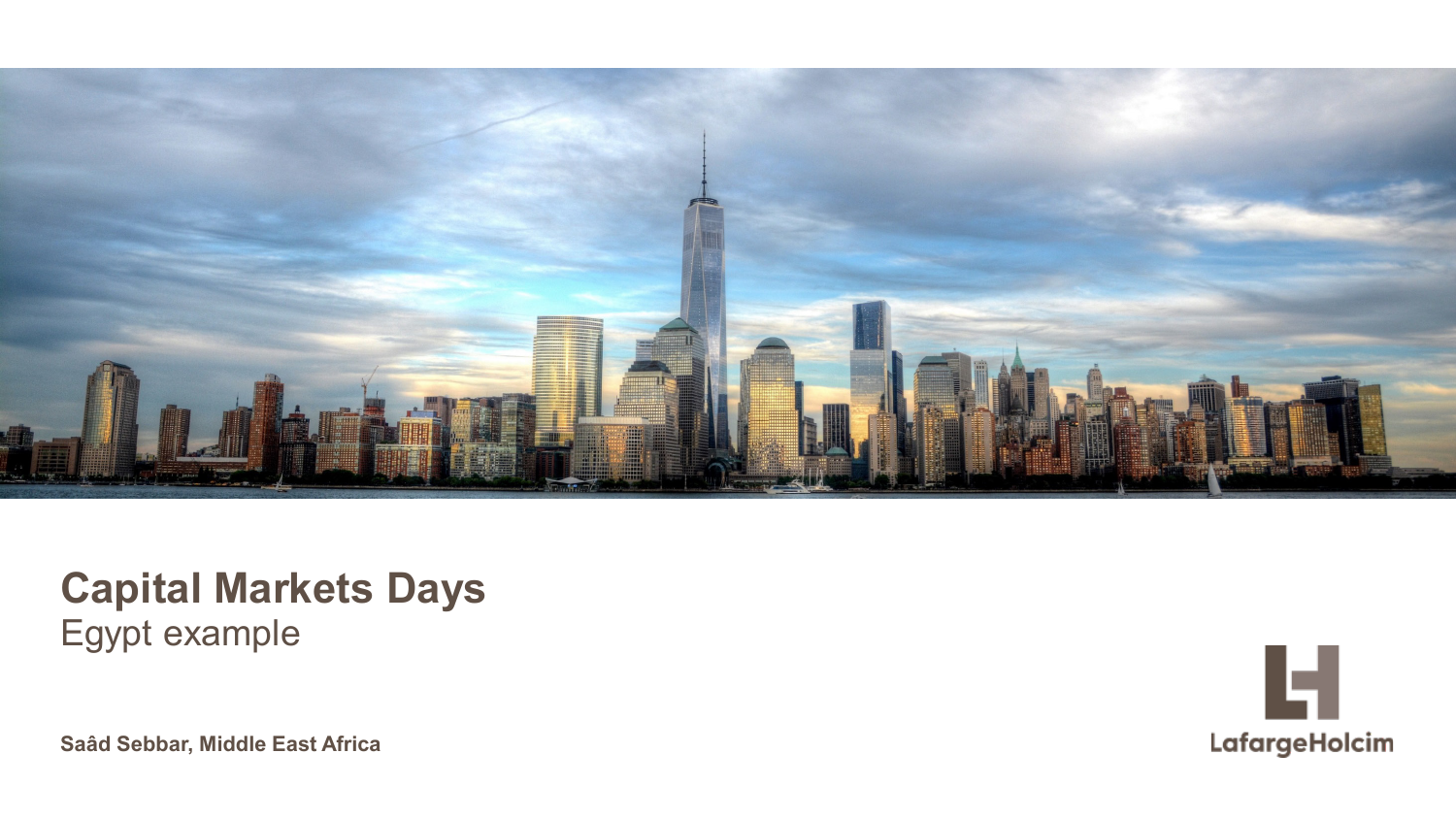## **Egypt – Impressive business turnaround**

### **Key initiatives**

- Good **progress on top line management:**  $\rightarrow$ 
	- › Successful **price management** approach
	- › Continuous success in **winning major infrastructure projects**
	- › **Affiliated retail network** leveraging our current base of more than **3000 retailers**
- **Brand awareness** and **employee engagement** through the **Momtaz brand** campaign  $\rightarrow$
- **Strong Fixed cost reduction** within the plant and headquarters  $\blacktriangleright$ l
- **Fuel conversion** in an **asset light** mode

#### **Increased profitability by 1200 bps margin from 2015 to 2016FC**